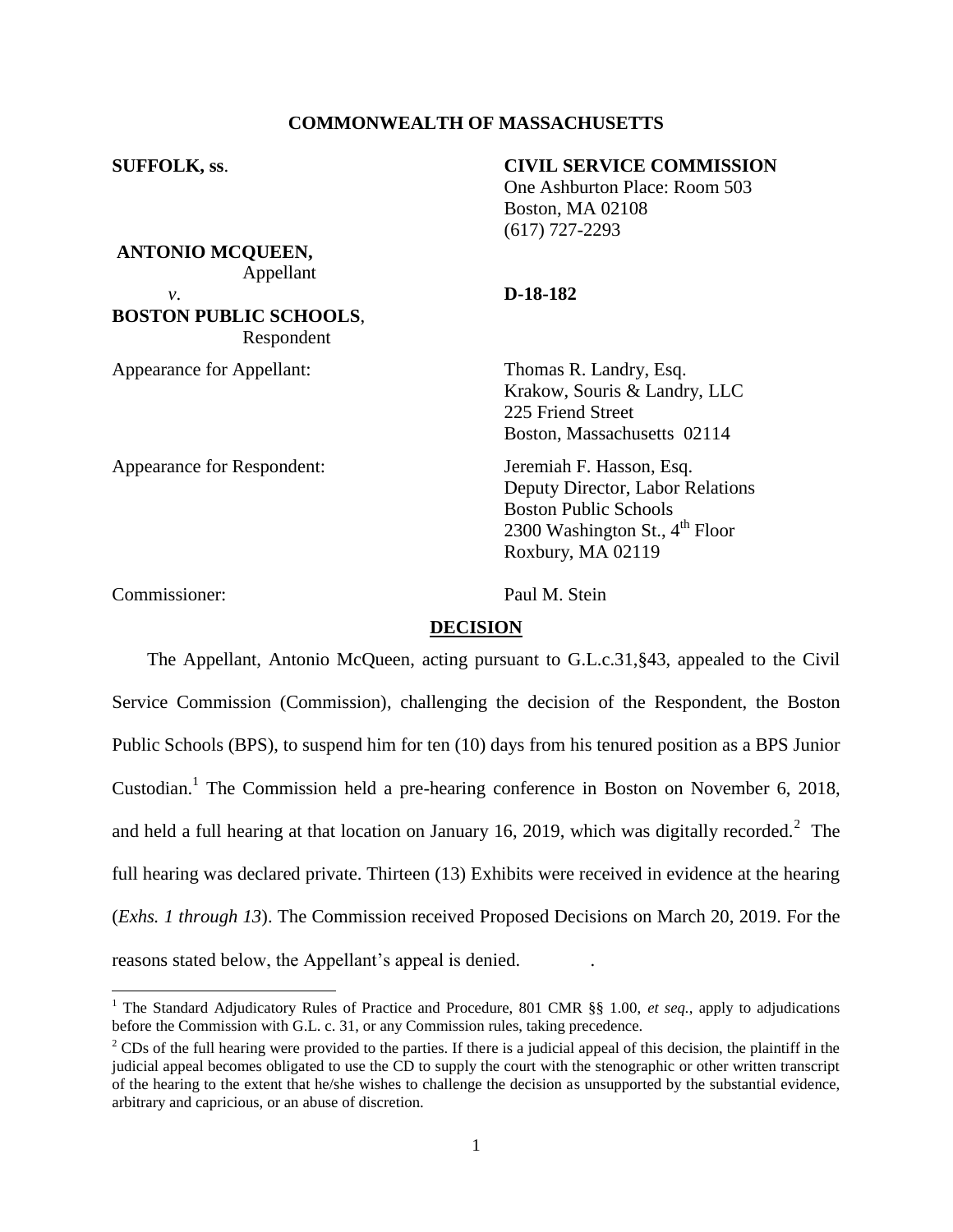# **FINDINGS OF FACT**

Based on the Exhibits entered into evidence and the testimony of the following witnesses:

# *Called by the BPS:*

- Pauline Lugira, BPS Principal, Lila Fredrick Pilot School
- Danny Glavin, BPS Custodial Services Area Manager
- **Mike DiAngelis, BPS Custodial Services Area Manager**

*Called by the Appellant:*

Antonio McQueen, BPS Junior Custodian, Appellant

and taking administrative notice of all matters filed in the case, pertinent law and reasonable

inferences from the credible evidence, a preponderance of evidence establishes these facts:

1. The Appellant, Antonio McQueen, is a tenured BPS civil service employee who has held

the position of Junior Custodian since 2004, working primarily at the Lila Frederick Pilot

School. (*Stipulated Facts; Testimony of Appellant*)

2. During his employment as a BPD Junior Custodian, prior to the 2017-2018 school year,

Mr. McQueen received the following discipline:

- a. May 31, 2007 Written warning for unjustified absences and improvement plan re: same, including compliance with policies regarding sick time.
- b. February 7, 2008 Written reprimand for unjustified absences and improvement plan re: same, including compliance with policies regarding sick time and tardiness.
- c. February 25, 2008 Five-day suspension and transfer to another school for poor job performance (quantity and quality of work), threatening the Senior Custodian and falsifying daily time sign in/sign out attendance sheets; improvement plan to remediate this misconduct.
- d. April 4, 2008 Three-day suspension for unacceptable attendance and improvement plan to remediate attendance issues.
- e. January 15, 2009 Five-day suspension for poor job performance, threatening and insubordinate behavior toward Supervisor; improvement plan re: same and compliance with BPS policies regarding sign in/sign out and snow removal duties.
- f. February 2, 2009 One-day suspension for failure to follow snow removal policy and improvement plan to remediate this misconduct.
- g. June 12, 2009 Docked thirty (30) minutes pay for tardiness.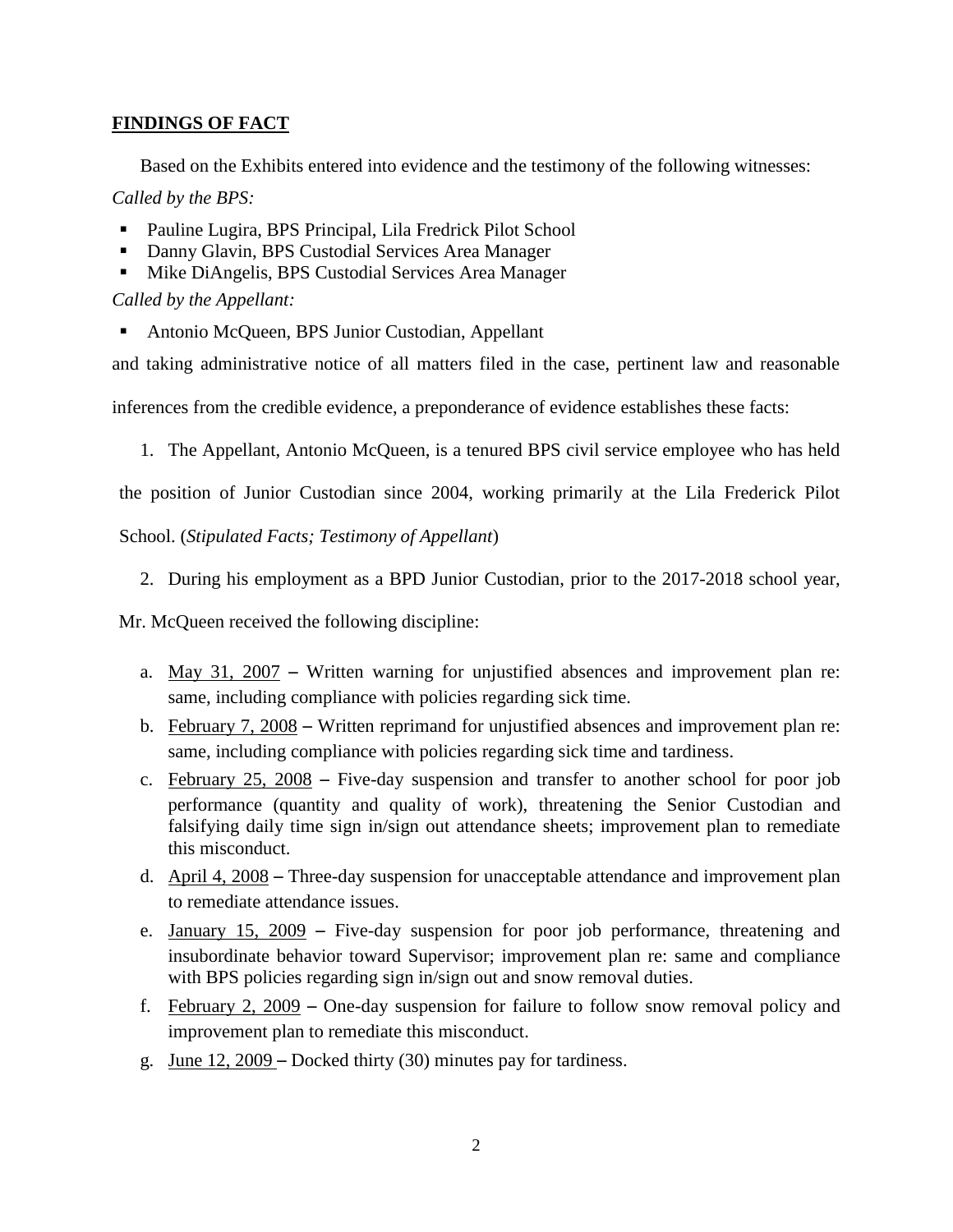- h. December 29, 2014 Written reprimand for unsatisfactory attendance, including possible pattern of sick leave abuse on Mondays or Fridays; improvement plan to remediate attendance issues.
- i. May  $6, 2015$  Docked thirty (30) minutes pay for tardiness.

#### (*Exhs. 9 through 11*)

 $\overline{a}$ 

3. During the 2017-2018 school year, beginning in February 2018, Mr. McQueen also received verbal counseling from the BPS Custodial Services Area Manager Mike DiAngelis for (1) disrespecting Prinicipal Lugira who directed him to clean up spilled food (initially reported as feces) dropped on the cafeteria floor and failing to comply with the directive immediately, waiting until the last lunch was finished and all students were gone; (2) failing to locate and remove a dead rodent from the library office (which the professional staff member ultimately was required to dispose of herself); and (3) malingering in the teacher lounge on multiple occasions during lunch periods when he was expected to remain on duty in the cafeteria. (*Exhs. 2, 3 & 5; Testimony of Appellant, Lugira & DiAngelis*) 3

4. On May 15, 2018, after a disciplinary hearing, BPS Senior Manager of Buildings & Grounds John McIntosh issued Mr. McQueen a Written Warning regarding attendance issues, requiring that Mr. McQueen improve his attendance and comply with the BPS policies regarding medical documentation for absences of five days or more and/or when a pattern of sick leave abuse is suspected. (*Exhs. 6, 9 & 11; Testimony of McIntosh*)

5. On May 23, 2017, Mr. DiAngelis arrived at the Frederick School during a lunch period on May 23, 2018, and Mr. McQueen was nowhere to be found. After looking for him for over half an hour, Mr. DiAngelis spotted Mr. McQueen walking up the school driveway. Mr.

 $3$  Mr. DiAngelis assumed the role of Area Manager after the regularly assigned manager, Danny Glavin, went out on injured leave in January 2018 and continued in that role until Mr. Glavin returned to work in September 2018. Mr. Glavin had also experienced similar performance issues with Mr. McQueen earlier in the 2017-2018 school year, beginning in August 2017, of which Fredrick School Principal Pauline Lugira was later made Mr. DiAngelis aware. (*Exh.2; Testimony of Glavin, Lugira & DiAngelis*)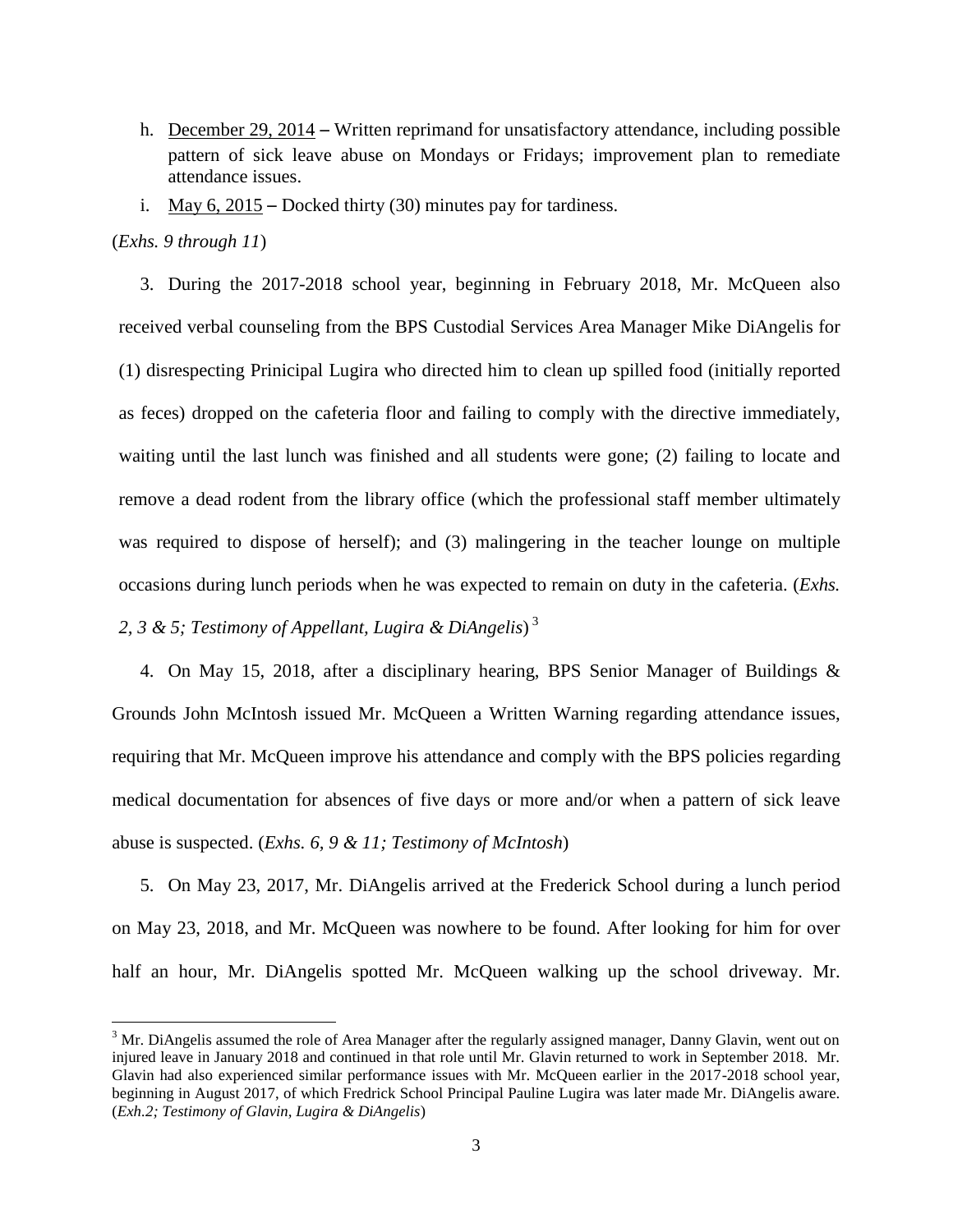DiAngelis docked Mr. McQueen thirty (30) minutes pay for leaving the school grounds without signing out as required. (*Exh. 5; Testimony of DiAngelis*)

6. The attendance record for Mr. McQueen for the remainder of the school year, after the May 15, 2018 written warning, includes the additional absences stated below.

Friday, June 29, 2018 – Personal Day Monday, July 2, 2018 – Vacation Day Tuesday, July 3, 2018 – Sick Thursday, August 9, 2018 – Sick Friday August 10, 2018 – Vacation Week beginning  $8/13 \& 8/20$  – Two week Vacation Monday, August 27, 2018 – Sick (*Exhs. 7 & 8; Testimony of McIntosh*)

7. By letter dated September 11, 2018, following an appointing authority hearing on August 30, 2018, BPS Assistant Director of Facilities Management P.J. Preskenis issued Mr. McQueen a ten-day suspension, ordered that he be reassigned to another school without recourse to re-bid to the Frederick School and imposed an improvement plan to remediate the quantity and quality of his work and attendance and compliance with directives of superiors. The reasons for discipline included: (a) poor job performance; (b) failure to follow the directives of both the principal and the area manager; (c) failure to sign in/out when leaving the school; (d) failure to improve attendance after the 5/9/18 attendance hearing, including calling out sick after a vacation day and before a holiday; and (e) overall poor disciplinary history. (*Exh. 1; Testimony of McIntosh)*

8. On or about August 30, 2018, Principal Lugira prepared a performance evaluation of the custodian staff. She gave Mr. McQueen an overall rating of Unsatisfactory and graded him Unsatisfactory in every one of the ten categories of performance. Although Principal Lugira had complained previously about custodial performance across the entire school (especially the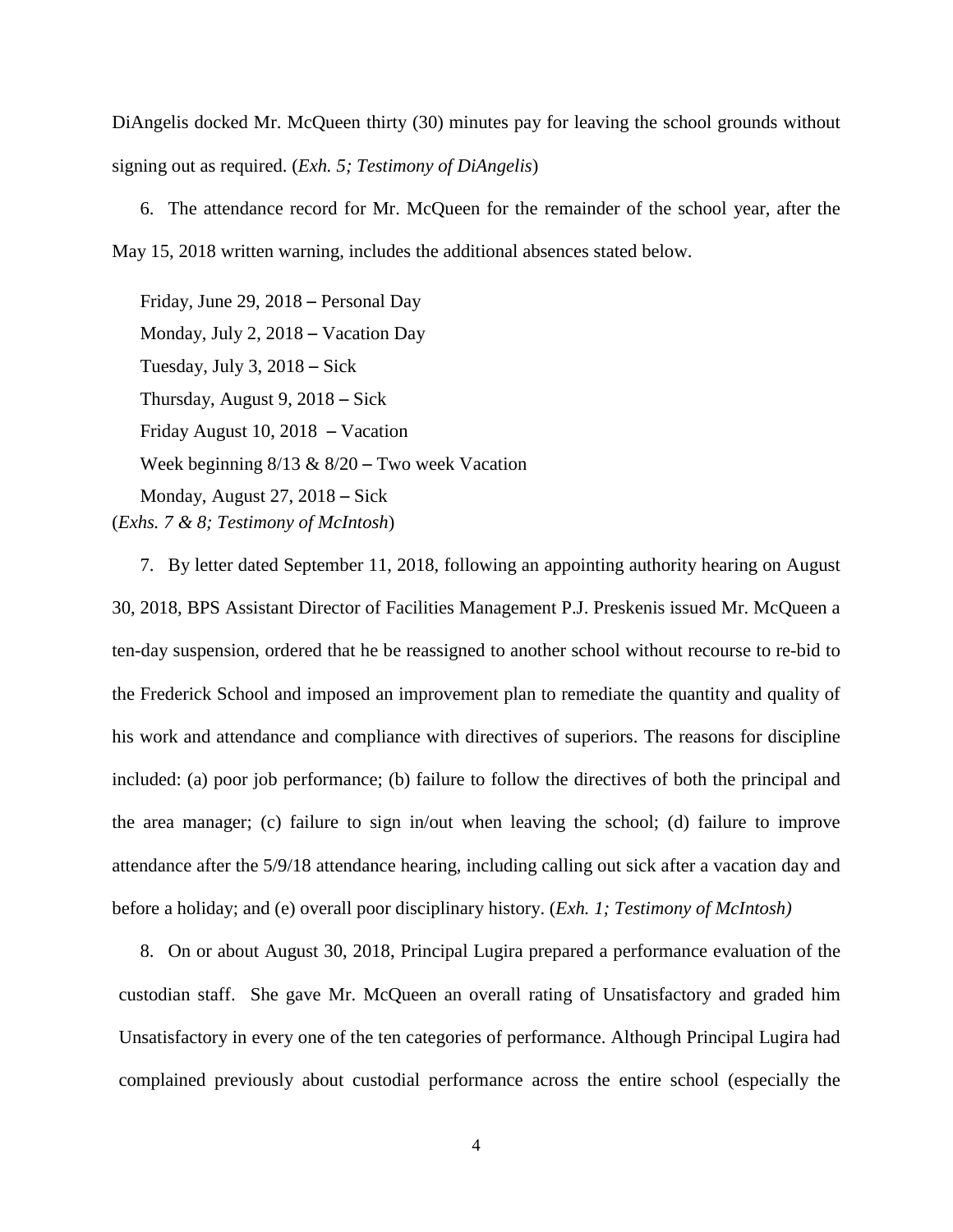performance and supervision of the night staff), she had seen some improvement from others during the year. Mr. McQueen was the only custodian whom she rated as overall Unsatisfactory at the end of the school year. (*Exhs. 3, 4 & 1;: Testimony of Lugira*)

9. This appeal duly ensued. (*Claim of Appeal*)

## **APPLICABLE LEGAL STANDARD**

l

G.L.c.31,§41-45 requires that discipline of a tenured civil servant may be imposed only for "just cause" after due notice, hearing (which must occur prior to discipline other than a suspension from the payroll for five days or less) and a written notice of decision that states "fully and specifically the reasons therefore." G.L.c.31,§41. An employee aggrieved by such disciplinary action may appeal to the Commission, pursuant to G.L.c.31,§42 and/or §43, for de novo review by the Commission "for the purpose of finding the facts anew." Town of Falmouth v. Civil Service Comm'n, 447 Mass. 814, 823 (2006) and cases cited.

The Commission's role is to determine "whether the appointing authority has sustained its burden of proving that there was reasonable justification for the action taken by the appointing authority." City of Cambridge v. Civil Service Comm'n, 43 Mass.App.Ct. 300, 304, rev.den., 426 Mass. 1102 (1997). See also Police Dep't of Boston v. Collins, 48 Mass.App.Ct. 411, rev.den., 726 N.E.2d 417 (2000); McIsaac v. Civil Service Comm'n, 38 Mass.App.Ct. 473, 477 (1995); Town of Watertown v. Arria, 16 Mass.App.Ct. 331, rev.den., 390 Mass. 1102 (1983).

An action is "justified" if it is "done upon adequate reasons sufficiently supported by credible evidence<sup>4</sup>, when weighed by an unprejudiced mind, guided by common sense and by correct

 $4$  It is within the hearing officer's purview to determine the credibility of live testimony. E.g., Leominster v. Stratton, 58 Mass.App.Ct. 726, 729 (2003). *See* Embers of Salisbury, Inc. v. 37 Alcoholic Beverages Control Comm'n, 401 Mass. 526, 529 (1988); Doherty v. Ret. Bd. of Medford, 425 Mass. 130, 141 (1997). See also Covell v. Dep't of Social Services, 439 Mass. 766, 787 (2003) (where witnesses gave conflicting testimony, assessment of their relative credibility cannot be made by someone not present at the hearing).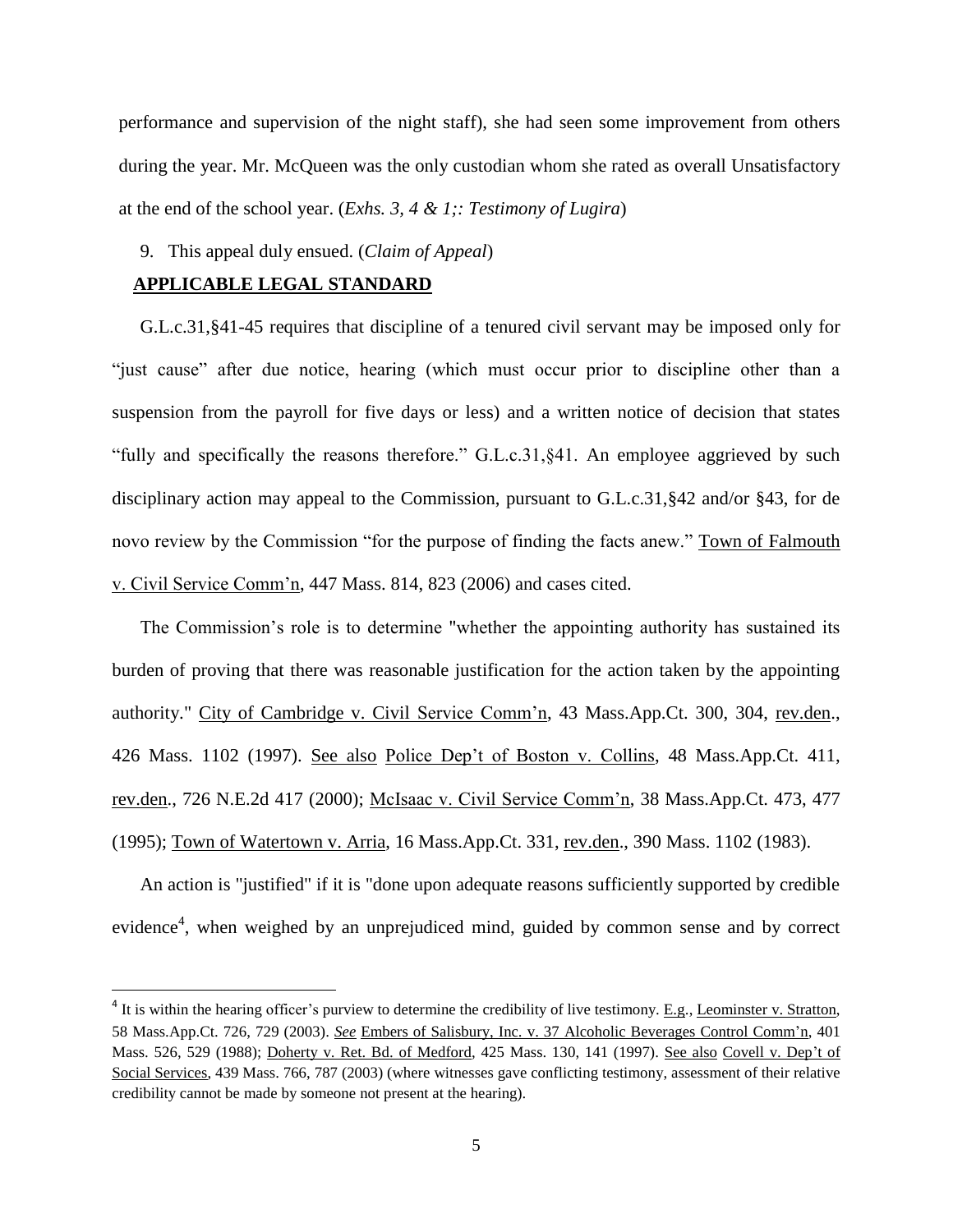rules of law." Commissioners of Civil Service v. Municipal Ct., 359 Mass. 211, 214 (1971); City of Cambridge v. Civil Service Comm'n, 43 Mass.App.Ct. 300, 304, rev.den., 426 Mass. 1102 (1997); Selectmen of Wakefield v. Judge of First Dist. Ct., 262 Mass. 477, 482 (1928) See also Mass. Ass'n of Minority Law Enforcement Officers v. Abban, 434 Mass. 256, 264-65 (2001).

The Commission determines justification for discipline by inquiring, "whether the employee has been guilty of substantial misconduct which adversely affects the public interest by impairing the efficiency of public service." School Comm. v. Civil Service Comm'n, 43 Mass.App.Ct. 486, 488, rev.den., 426 Mass. 1104 (1997); Murray v. Second Dist. Ct., 389 Mass. 508, 514 (1983) The Commission is guided by "the principle of uniformity and the 'equitable treatment of similarly situated individuals' [both within and across different appointing authorities]" as well as the "underlying purpose of the civil service system 'to guard against political considerations, favoritism and bias in governmental employment decisions.' " Town of Falmouth v. Civil Service Comm'n, 447 Mass. 814, 823 (2006) and cases cited. It is also a basic tenet of "merit principles" which govern civil service law that discipline must be remedial, not punitive, designed to "correct inadequate performance" and "separating employees whose inadequate performance cannot be corrected." G.L. c.31,§1.

G.L.c.31, Section 43 vests the Commission with "considerable discretion" to affirm, vacate or modify discipline but that discretion is "not without bounds" and requires sound explanation for doing so. See, e.g., Police Comm'r v. Civil Service Comm'n, 39 Mass.App.Ct. 594, 600 (1996) ("The power accorded to the commission to modify penalties must not be confused with the power to impose penalties ab initio . . . accorded the appointing authority") Id., (*emphasis added*). See also Town of Falmouth v. Civil Service Comm'n, 447 Mass. 814, 823 (2006), quoting Watertown v. Arria, 16 Mass.App.Ct. 331, 334 (1983).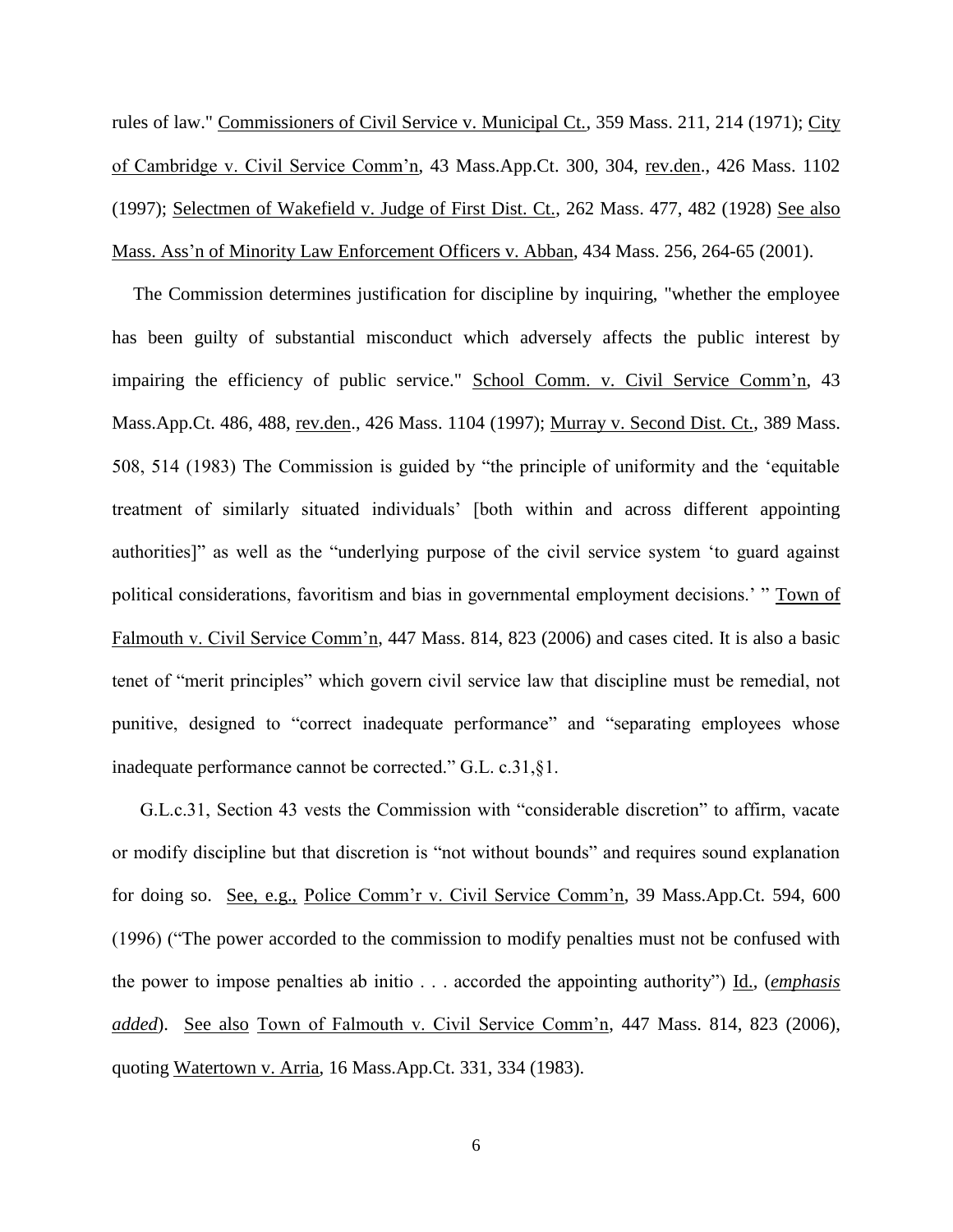#### **ANALYSIS**

The BPS proved just cause for the discipline imposed on Mr. McQueen based on the pattern of his behavior over the better part of an entire school year, which included attendance issues, performance shortcomings, and a stubborn refusal to acknowledge his shortcomings, bring his conduct into compliance with BPS policies and follow the reasonable orders of his superiors, including the school principal and the custodial staff management. The BPS is entitled to expect more from an experienced, long-tenured custodian. A ten-day suspension was appropriate remedial discipline for the cumulative and persistent level of misconduct established here by a preponderance of the evidence.

The Appellant argues that the evidence of his misconduct was substantially all circumstantial, third-hand information and should not be relied upon to justify the discipline imposed. I do not agree. All of the incidents were documented and reported to the BPS Custodial Area Managers in the regular course of business. Both Mr. Glavin and Mr. DiAngelis had first-hand knowledge of many of the incidents, including finding Mr. McQueen in the teachers' lounge when he should have been on duty in the cafeteria, and his walking off school premises without signing out. The inference of attendance abuse (calling in sick just before and after a holiday and vacation days) is documented. Principal Lugira had direct knowledge of the failure to clean up a food spill in the cafeteria as well as Mr. McQueen's insubordinate behavior toward her on that occasion. Finally, to the extent that no witness with first-hand knowledge testified about certain reported incidents (e.g., the mouse in the library office), I find the documented reporting and testimony by Mr. Diangelis and Principal Lugira before the Commission to be reliable and to credibly support the conclusion that those incidents occurred as they described them, not in the self-serving way described by Mr. McQueen.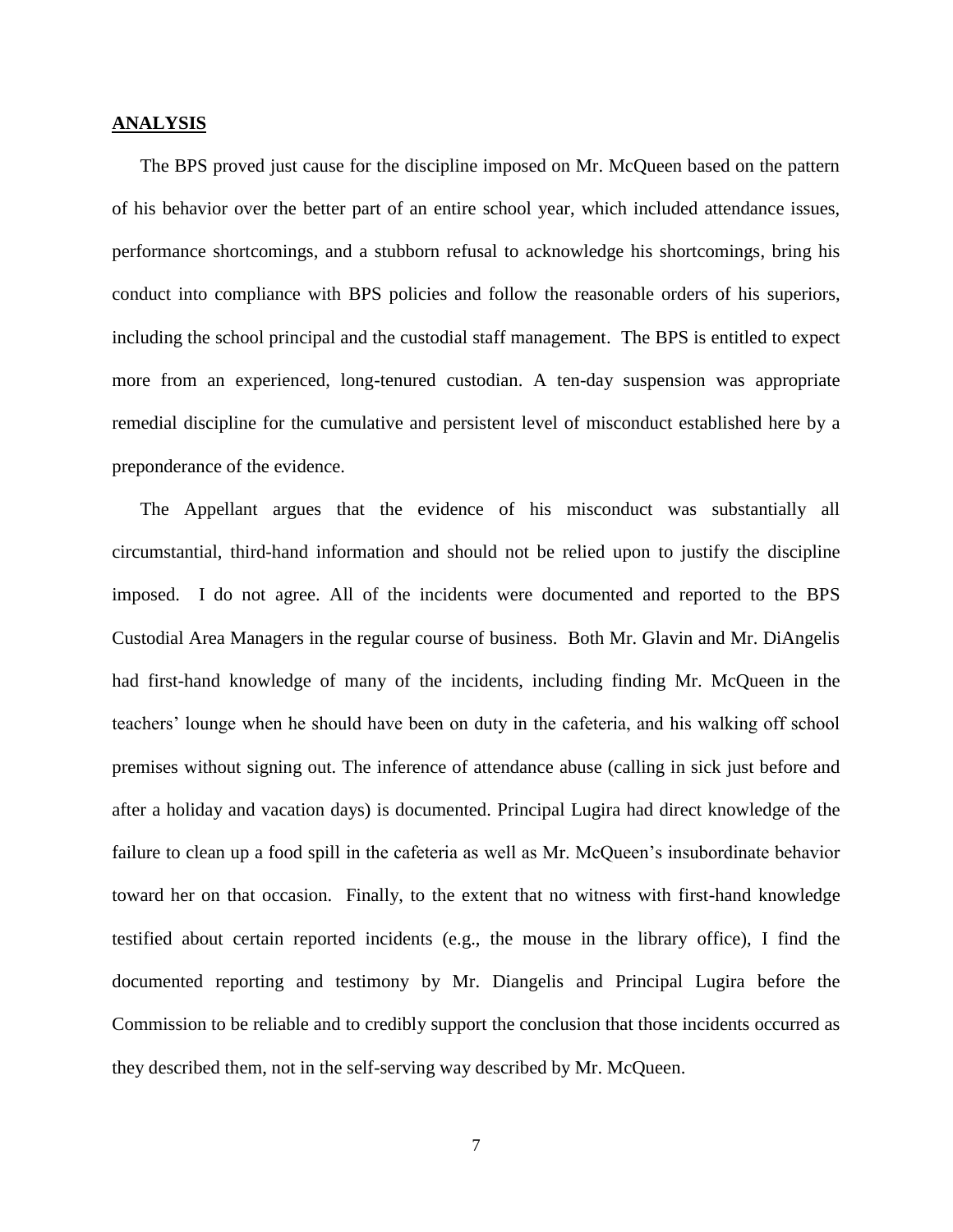The Appellant also contends that he was unfairly singled out for discipline because Principal Lugira was predisposed against him and wanted to get him removed from her school. I agree that Principal Lugira had made her dissatisfaction with Mr. McQueen's recent performance quite clear, but that concern was the result of her professional observations of him during the 2017- 2018 school year. Even Mr. McQueen agreed that he had known Principal Lugira for a long time and had enjoyed a cordial relationship until those recent series of incidents. As a school principal, Ms. Lugira is entitled to broad (although not unfettered) discretion in deciding in whom to hire and retain to work at the school and in whom she has confidence to interact with the staff and the students who attend there. See G.L.c.71,§59B (so-called "principal's choice law); Almeida v. New Bedford Schools, 25 MCSR 467 (2012). Moreover, in this case, the decision to discipline and transfer Mr. McQueen was not one made by Principal Lugira alone, but was based on the consensus judgment of the BPS Facilities Management senior staff, which specifically took into account both Mr. McQueen's recent misconduct in the 2017-2018 school year, along with his prior record of discipline, none of which was attributed to Principal Lugira.

Finally, I have considered whether there is any reason for the Commission to apply its authority to exercise discretion and modify the discipline imposed. The misconduct established at the Commission hearing does not materially differ from that found by the BPS after its appointing authority hearing and I find no unlawful motives, bias or disparate treatment. Accordingly, there is no reason to disturb the BPS's choice of a ten-day suspension for the misconduct established by the evidence in this appeal.

#### **CONCLUSION**

For the reasons stated above the appeal of the Appellant, Antionio McQueen, in Case No. D-18-182 is hereby *denied*. .